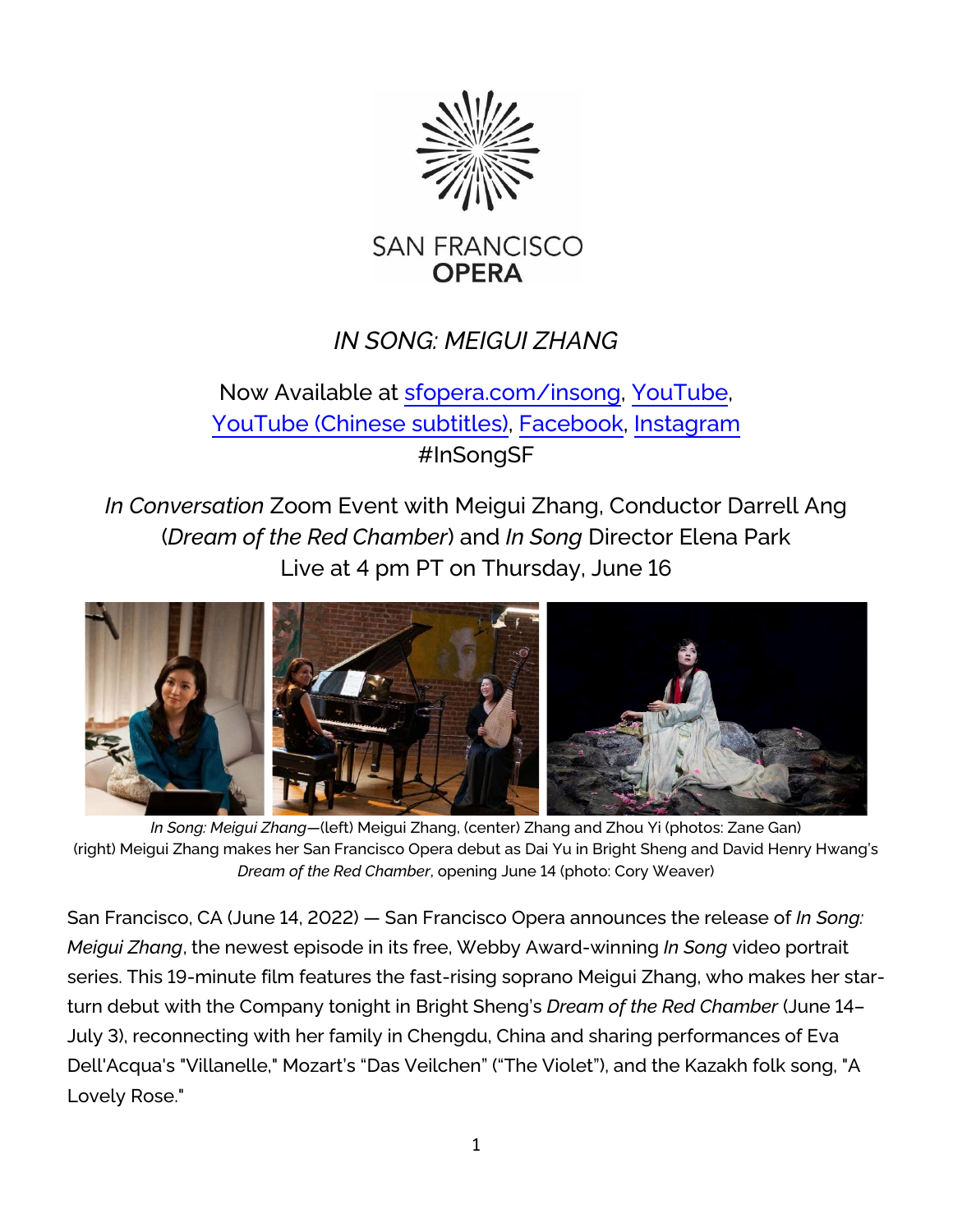*In Song: Meigui Zhang* is free and available now at [sfopera.com/insong,](https://www.sfopera.com/insong) [YouTube,](https://www.youtube.com/watch?v=VF8NydSVi7g) [YouTube](https://www.youtube.com/watch?v=uCjddwQFuj0)  (Chinese [subtitles\),](https://www.youtube.com/watch?v=uCjddwQFuj0) [Facebook](https://www.facebook.com/watch/?v=398961828947243) and [Instagram.](https://www.instagram.com/p/CejiXJqhaQS/)

For Zhang, pursuing her dream of singing opera required being a world away from her homeland and loved ones in her native China. She grew up on the grounds of the Sichuan Conservatory of Music where her parents, a traditional folk singer and a classical tenor, taught and performed. In this new episode of *In Song*, filmed in New York City and Chengdu, Zhang reflects on the words of Dell'Acqua's song "Villanelle," which she performs with pianist Ken Noda: *I have followed for a long time with my eyes / the flight of the traveler… / Since then, my dreaming soul accompanies her through the skies / To the mysterious land!* Zhang and Noda are also featured in Mozart's "Das Veilchen" ("The Violet") in the episode.

The first musical selection of *In Song: Meigui Zhang* captures the soprano performing the Kazakh folk song "A Lovely Rose," with virtuoso musician Zhou Yi playing pipa, a traditional Chinese string instrument. This duet precedes their collaboration this month in *Dream of the Red Chamber* where Zhang portrays the beloved character of Dai Yu on the stage of the War Memorial Opera House and Yi joins the San Francisco Opera Orchestra as qin (pronounced ch'in) soloist. Sheng's opera is based on the eponymous masterpiece of world literature, one of China's four great classical novels. "My duty is to bring this character to life and also to bring the story from the novel to life," said Zhang, "I hope the listeners can be touched through my music … I think music has the ability to connect all of us."

Though Zhang's journey as an opera singer began in Chengdu and continued in Shanghai, she also has a strong foundation in San Francisco, where she was a Merola Opera Program participant in 2018. Of her performance in the Merola production of Stravinsky's *The Rake's Progress*, the *San Francisco Chronicle* said, "The evening's true star … was soprano Meigui Zhang, who brought both tonal bloom and alert precision to the role of Anne Trulove." After Merola, Zhang was selected to join the Metropolitan Opera's Lindemann Young Artists Development Program and appeared with the Met in Verdi's *Macbeth* and as Barbarina in Mozart's *Le Nozze di Figaro*. This spring, she reprised Barbarina at the Met and appeared as Thibault in that company's new production of *Don Carlos*, the French version of Verdi's grand opera masterpiece.

Zhang's other recent credits include Pamina in *Die Zauberflöte* at the Verbier Festival, concert appearances with the Sichuan Symphony Orchestra on tour throughout China, Beethoven's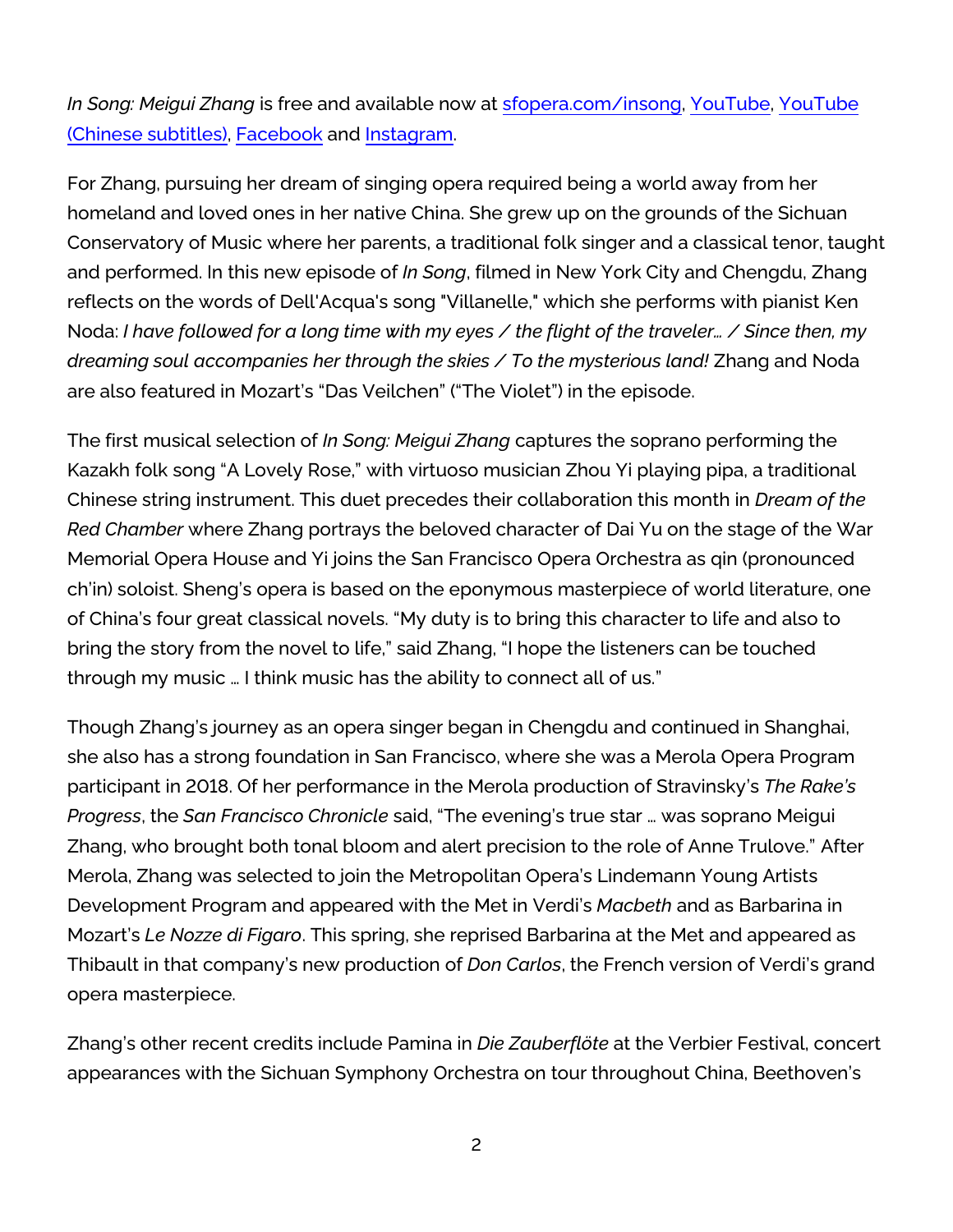Ninth Symphony at Beijing's National Centre for the Performing Arts and appearances with the Xi'an and Shenzhen Symphony Orchestras.

San Francisco Opera's *In Song* is a series of intimate video portraits featuring remarkable artists who draw us into their distinctive spheres through stories and song—from classical to bluegrass, spirituals, Samoan and Egyptian songs and mariachi music. Launched in March 2021, the series invites us into the singers' worlds to see how they express themselves through deep connections to song. Episodes featuring sopranos Amina Edris and Meigui Zhang; mezzo-sopranos Jamie Barton (featuring banjo virtuoso Béla Fleck) and J'Nai Bridges; and tenors Arturo Chacón-Cruz and Pene Pati are available at [sfopera.com/insong.](https://www.sfopera.com/insong) 

The series, produced in collaboration with Lumahai Productions, was recently recognized at the 2022 Webby Awards as a Webby People's Voice Award winner for Best Music Video Series & Channel.

Along with San Francisco Opera's multidisciplinary *Instigators* program and other new digital content initiatives such as the podcast *North Stage Door* and *Atrium Sessions*, *In Song* is made possible, in part, through the Creative Edge Fund, with major support from Carol and Dixon Doll, Peter Fenton and Kate Greer, and Bob Ellis.

## *IN CONVERSATION WITH MEIGUI ZHANG*  and Special Guest Conductor Darrell Ang from *Dream of the Red Chamber* JUNE 16, 4 PM PT at [facebook.com/sfopera](https://www.facebook.com/SFOpera)

Live Zoom conversation and audience Q&A with *In Song* director Elena Park

Soprano Meigui Zhang discusses the making of *In Song: Meigui Zhang* with director and executive producer Elena Park. Darrell Ang, conductor for San Francisco Opera's production of *Dream of the Red Chamber*, will join the conversation to discuss their collaboration on the opera. Viewers are invited to ask questions. The one-hour, live Zoom conversation is free; register [sfopera.com/insong.](https://www.sfopera.com/insong) The event will be streamed at [facebook.com/sfopera.](https://www.facebook.com/SFOpera)

# # # # #

### *IN SONG: MEIGUI ZHANG*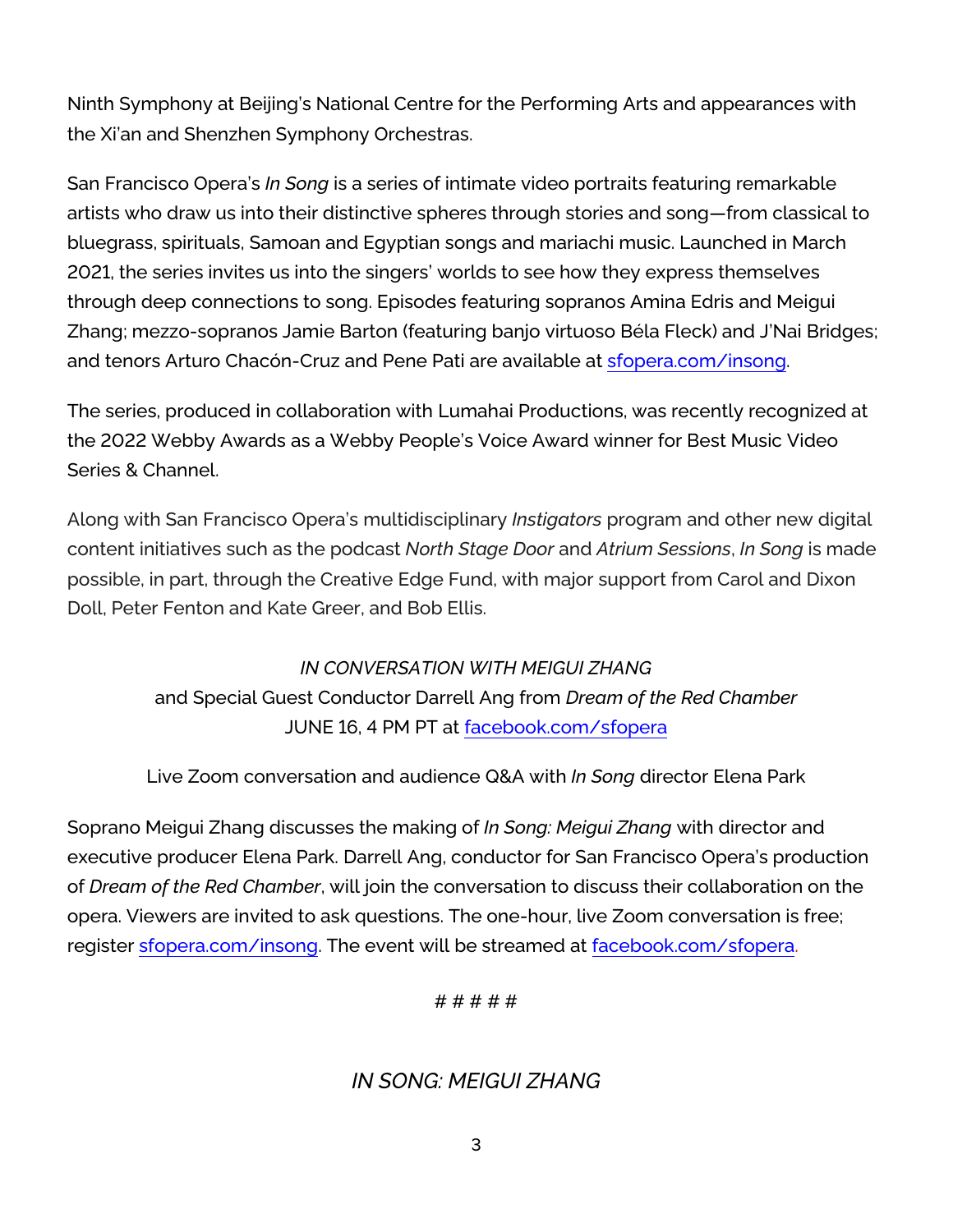### Free and now available at [sfopera.com/insong,](https://www.sfopera.com/insong) [YouTube,](https://www.youtube.com/watch?v=VF8NydSVi7g) [YouTube \(Chinese](https://www.youtube.com/watch?v=uCjddwQFuj0) subtitles), [Facebook,](https://www.facebook.com/watch/?v=398961828947243) [Instagram](https://www.instagram.com/p/CejiXJqhaQS/)

PRESS PHOTOS: High-resolution, downloadable photographs of *In Song: Meigui Zhang* are available at [sfopera.com/press](https://www.sfopera.com/press)

Running time: 19 minutes Filmed on location in New York City and Chengdu, China

#### FEATURING:

Meigui Zhang, soprano and piano Ken Noda, piano Zhou Yi, pipa

#### PERFORMANCES:

"A Lovely Rose"; Kazakh folk song; arrangement by Ding Shan De; adapted for voice and pipa by Zhou Yi; English translation by Janet Tang

"Villanelle" by Eva Dell'Acqua; text by Frédéric van der Elst; English translation by Luk Laerenbergh

"Das Veilchen" ("The Violet") by Wolfgang Amadeus Mozart; poetry by Johann Wolfgang von Goethe; English translation by Richard Stokes

A San Francisco Opera/Lumahai Productions collaboration.

Directed by Elena Park Editor: Winnie Cheung Series Editor: Steven E. Mallorca Director of Photography: Isabella Tan Executive Producers: Matthew Shilvock and Gregory Henkel Executive Producer: Elena Park Producers: Molly McBride and Nicole Potter

San Francisco Opera is sponsored, in part, by Jerome L. and Thao N. Dodson, The Dolby Family, Carol and Dixon Doll, Bertie Bialek Elliott, Peter Fenton and Kate Greer, Keith and Priscilla Geeslin, Gordon Getty, John A. and Cynthia Fry Gunn, Burgess and Elizabeth Jamieson, Franklin and Catherine Johnson, Edmund W. and Jeannik Méquet Littlefield Fund, Steven M. Menzies, Bernard